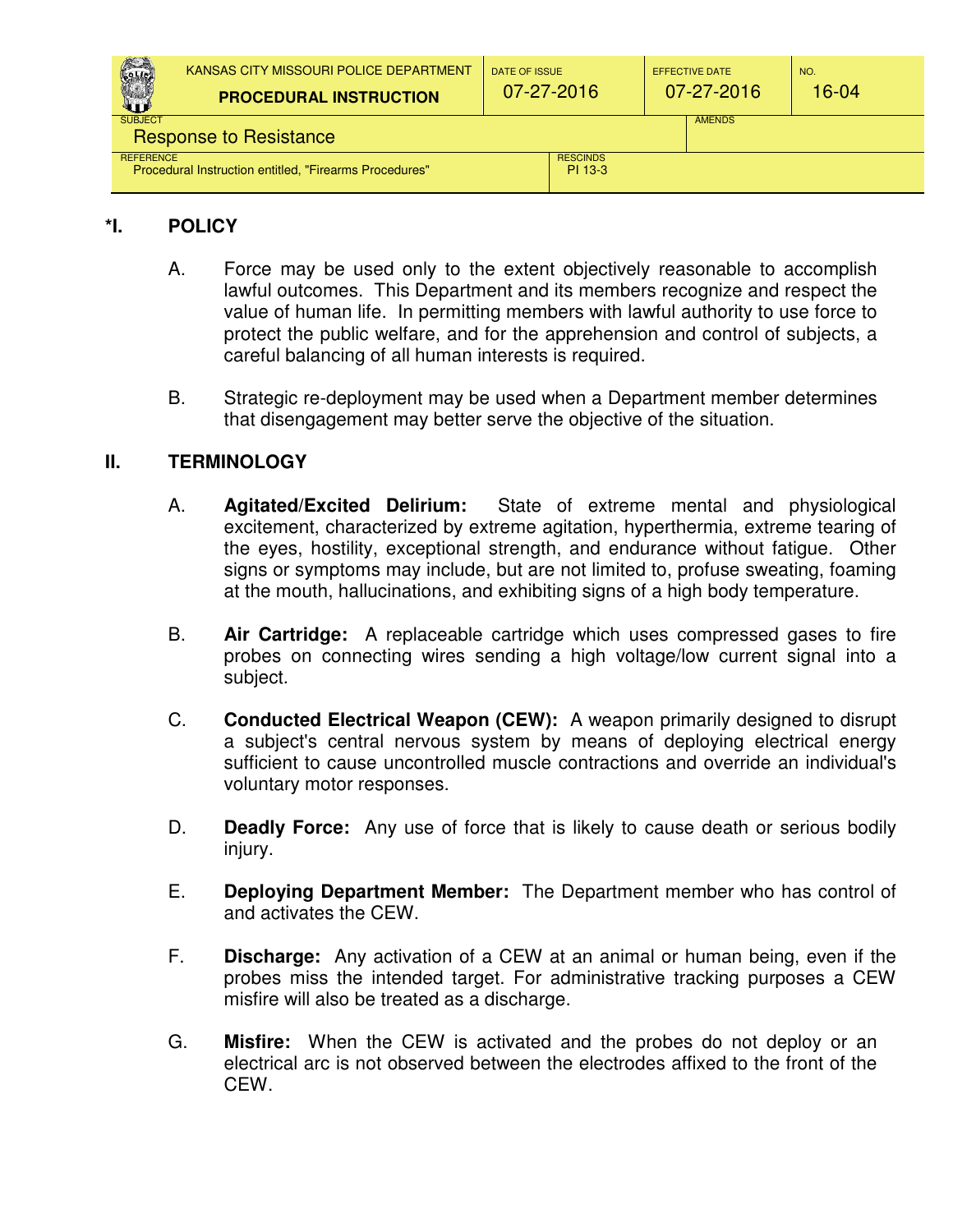- H. **Non-Deadly Force:** Any use of force other than that which is considered deadly.
- \*I. **Strategic Re-Deployment:** Is a de-escalation technique used when law enforcement officers determine there is time to disengage and re-evaluate a situation and assemble the proper resources, equipment and personnel. The intent of resolving the incident with the lowest potential of injury or death to the general public, law enforcement officers and suspected criminals.

### **III. PROCEDURE**

- A. General Guidelines
	- \*1. Department members will clearly articulate the factor(s), fear(s) or concern(s) that prompted the force they chose to accomplish a lawful outcome.
	- 2. A supervisor and a commander will respond to the scene when:
		- a. A CEW is activated.
		- b. A Department member uses deadly force.
	- 3. A supervisor will respond to the scene when:
		- a. A subject requires or requests medical treatment as the result of a Department member using force.
		- b. A Department member requires medical attention as a result of a subject using force.
		- c. A subject falls unconscious from the use of a Lateral Vascular Neck Restraint (LVNR®) or the Front Neck Control (FNC).
	- 4. Department members **are not** to strike anyone in the head with a weapon, e.g., baton, shotgun, handgun, etc., except in situations where its use is objectively reasonable considering the totality of the circumstances.
	- 5. Once a subject is under control and handcuffed, Department members will place the subject on his/her side or in a seated position while awaiting transportation to a detention facility. **At no time will Department members handcuff and leg shackle an arrest's hands and feet together (commonly referred to as hog tying).**
	- 6. Department members **will** seek medical attention for persons exhibiting signs of agitated/excited delirium, as soon as circumstances allow. Additionally, they should monitor the subject for consciousness until medical assistance arrives.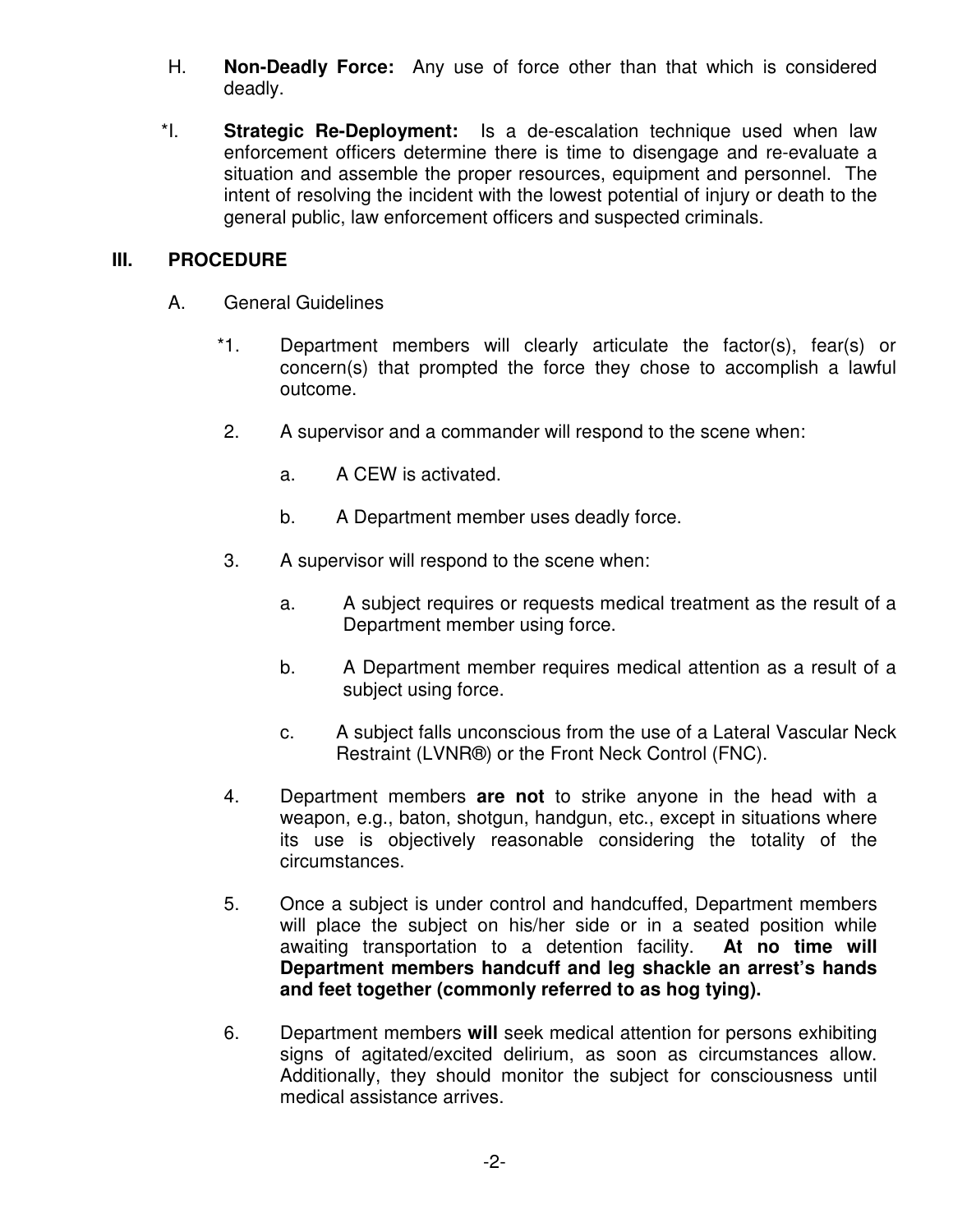- 7. Department members are cautioned **not to use** the LVNR® on subjects sprayed with Oleoresin Capsicum, except in situations where its use is objectively reasonable considering the totality of the circumstances.
- 8. The aerosol chemical agent orthoclorobenzal-malononitrile (CS) is available and its deployment is most often determined by extraordinary circumstances or command decisions.
- \*9. Only a Department issued CEW will be carried. The CEW will be carried on the non-gun side, in a Department issued/approved holster, with an air cartridge attached to the front of the CEW and the safety engaged.
- 10. In any situation that results in a Department member being disarmed of the CEW, the Department member will use reasonable force to defend themselves to avoid incapacitation and possibility of the subject gaining control of the Department member's firearm. For further information refer to guidelines set forth in the current written directive entitled, "Firearms Procedures."
- \*11. Each month the Watch I Desk Sergeant at the Patrol Stations or Traffic Division and Special Operations Division will have all CEWs downloaded on the unit or division X26 Dataport. The first download of the CEW will require the time on the CEW and the time on the computer to be synchronized.

### B. Guidelines for **NON-DEADLY FORCE**

- 1. Department members will evaluate the situation to determine which available non-deadly force technique or issued equipment should be used to control the situation without compromising their safety or the safety of others.
- 2. Department members may use Department approved non-deadly force techniques and issued equipment to:
	- a. Effect an arrest.
	- b. Protect themselves and others from physical injury.
	- c. Restrain or subdue a resistant individual.
	- d. Bring an unlawful situation safely and effectively under control.
- 3. Following the use of non-deadly force, immediate medical attention will be provided or obtained for any individual if deemed necessary by the Department member or if requested by the individual.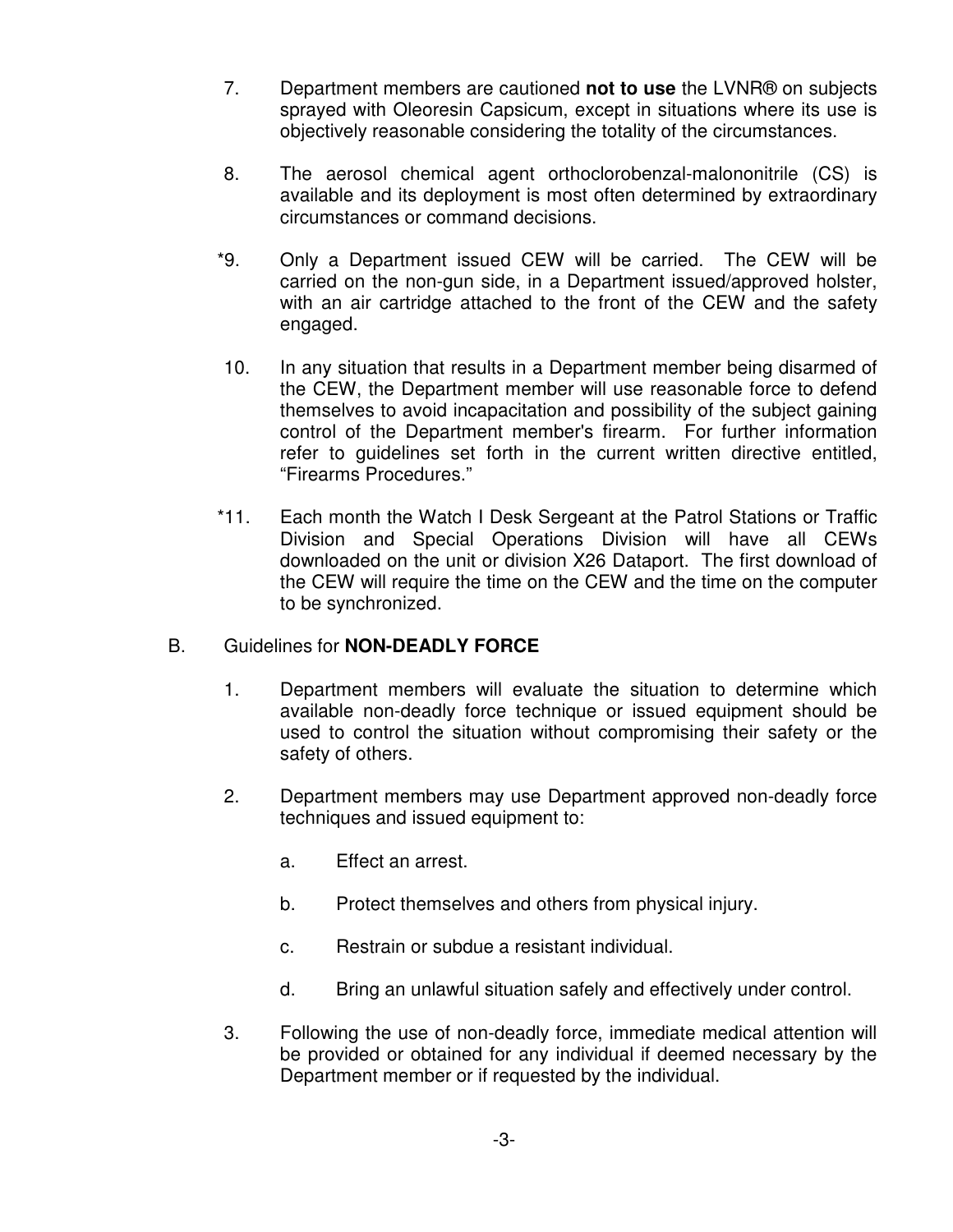- C. Post-Application Care of Non-Deadly Force.
	- 1. If a subject appears to be exhibiting signs of agitated/excited delirium Department members will:
		- a. Request Emergency Medical Services (EMS) personnel to respond to the scene.
		- b. Request a field supervisor to respond to the scene.
	- 2. When a Department member uses the LVNR® or FNC and a subject falls unconscious, the Department member will:
		- a. Call for EMS personnel to respond to the scene.
			- (1) Inform EMS personnel that the subject fell unconscious while the LVNR® or FNC was being applied.
			- (2) Request EMS personnel to determine if the subject will be transported to a medical facility.
		- b. Request a field supervisor to respond to the scene.
	- 3. When a Department member uses the CEW the Department member will:
		- a. **NOT ATTEMPT** to remove a probe if it is imbedded in the following areas of soft tissue: face, neck, ear, breast, or groin. In this instance, **THE PROBE SHOULD BE REMOVED BY MEDICAL PERSONNEL ONLY.**
		- b. Remove probes using current training guidelines.
		- c. Provide an antiseptic wipe and clean dry bandage to the person that has been subjected to the CEW.
		- d. Request a field supervisor and commander to respond to the scene.
	- 4. When a Department member uses Oleoresin Capsicum aerosol spray and/or pepper foam (MK-46 and MK-9 Pepper Foggers) the Department member will:
		- a. Ensure the subject receives fresh air.
		- b. Rinse affected area with large amounts of cool water.
		- c. Call for EMS personnel to respond to the scene if requested or appears necessary.
		- d. Request a field supervisor to respond to the scene.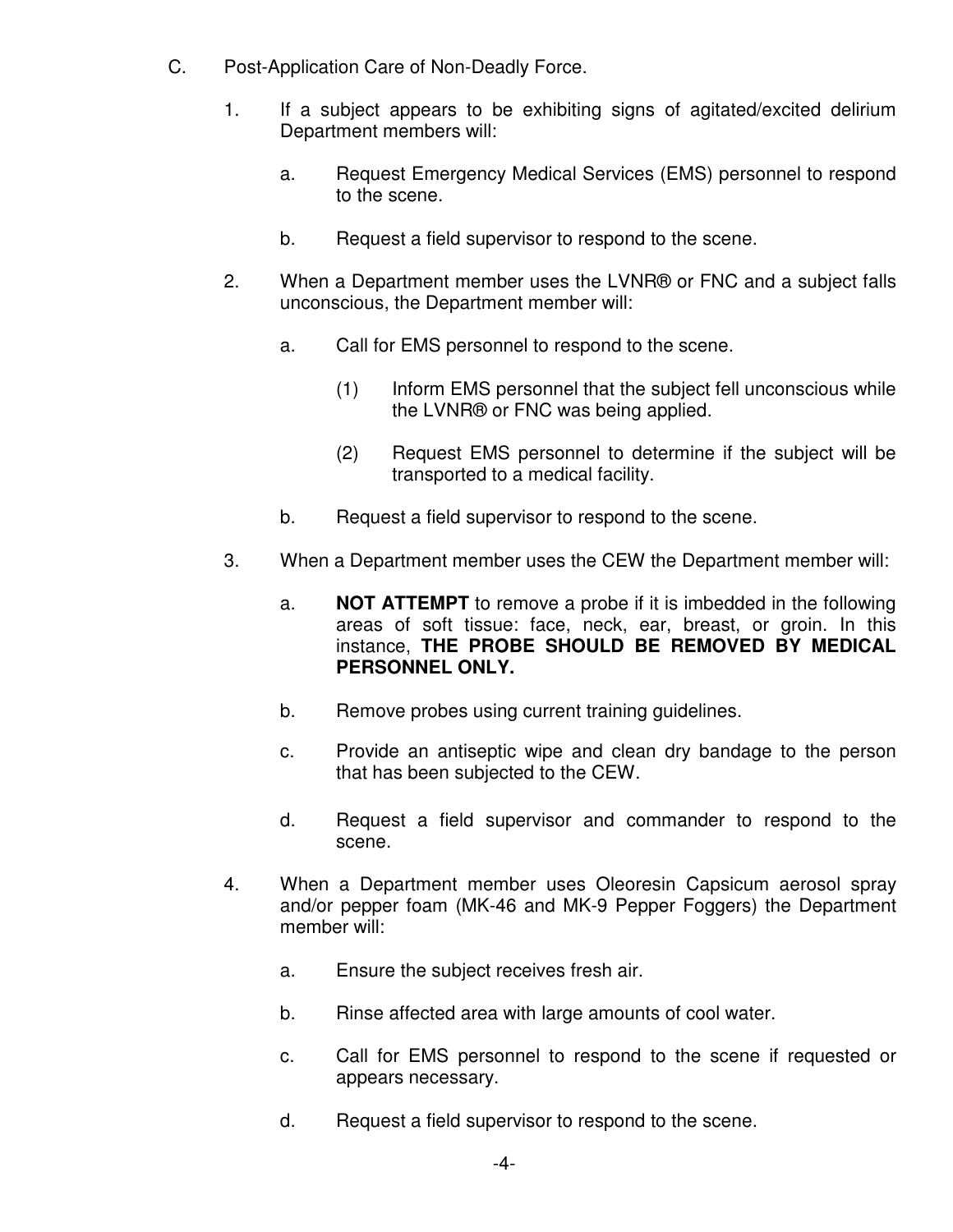### D. Guidelines for **DEADLY FORCE**

Department members are authorized to use deadly force in order to protect themselves or others from what they reasonably believe is an immediate threat of death or serious bodily harm.

- \*E. On-line Response to Resistance.
	- 1. The Response to Resistance will be completed on-line.
	- 2. The on-line Response to Resistance will be accessed from the intranet. A "User Guide for Response to Resistance Reporting" is available on the intranet.
	- 3. The utilization of wrist locks, empty hand tactics and handcuffing alone do not require the on-line Response to Resistance to be completed. The wrist locks, empty hand tactics, and handcuffing should be noted by marking the "Other" box on the on-line Response to Resistance when used in conjunction with the tactics outlined in this section.
	- 4. The case detective will complete the on-line Response to Resistance without a narrative, when:
		- a. A Department member discharges a firearm **at a person**, involving death, injury, or no injury.
		- b. A death occurs as a result of any use of force.
	- 5. The on-line Response to Resistance will be completed by the Department member when any attempt is made by the suspect to obtain the Department member's weapon, holstered or unholstered.
	- 6. The on-line Response to Resistance will be completed by the Department member when they use:
		- a. A non-deadly weapon, i.e., capsicum, baton if used as an impact weapon, MK-46 & MK-9 Pepper Foggers, CEW is used against a person including any air cartridge discharge, drive stun, or misfire intended to impact a subject.
		- b. A LVNR® or an FNC.
		- c. Any force which causes injury that requires medical treatment.
		- d. A beanbag round discharged at a person.
	- 7. An on-line Response to Resistance will be completed by the Department member when a subject receives a canine bite as a result of an apprehension.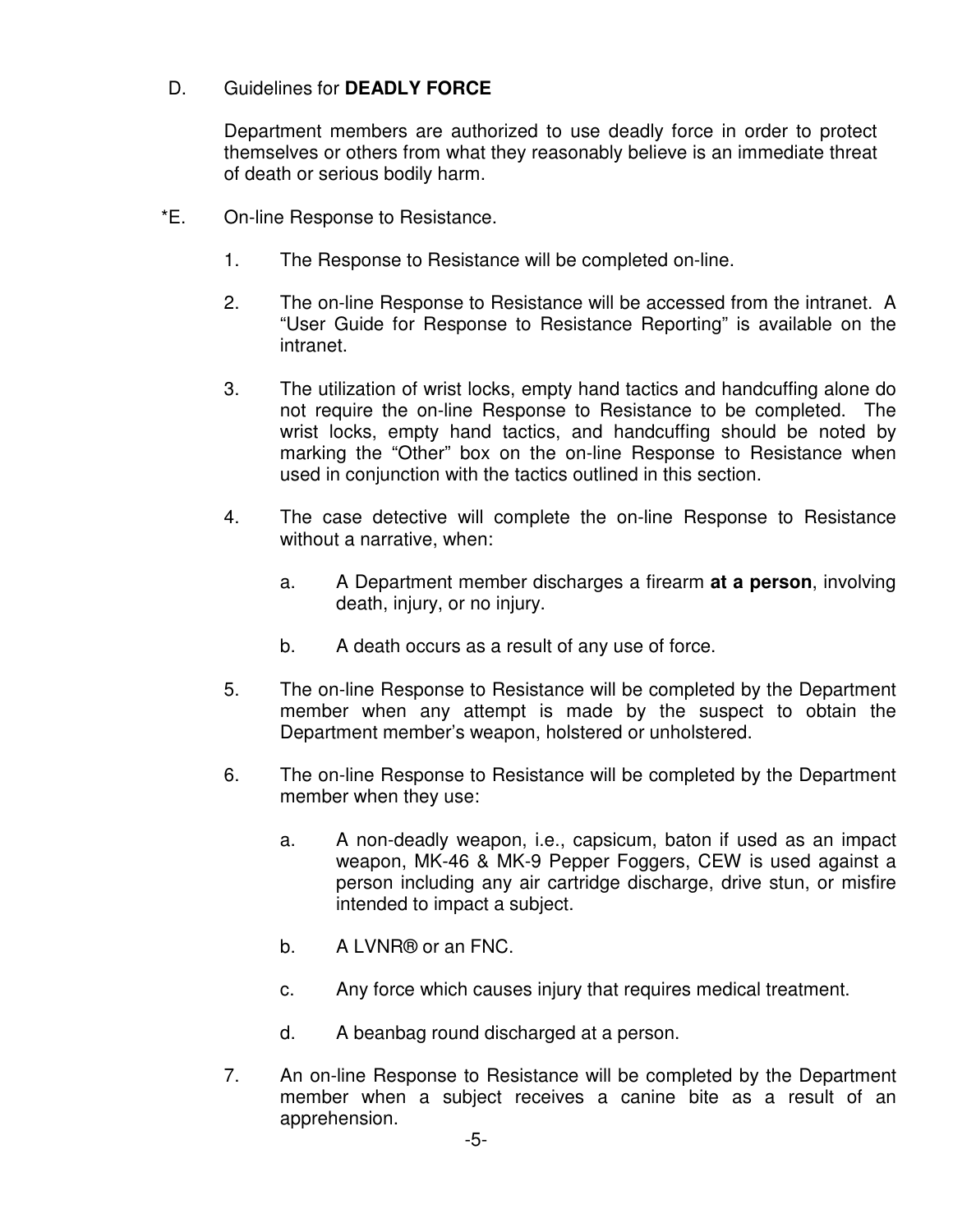- 8. The on-line Response to Resistance will be completed when a subject:
	- a. Uses force that results in injury to a Department member that requires medical treatment.
	- b. Uses a weapon against a Department member regardless of injury.
	- c. Uses force that causes the death of a Department member.
	- d. A supervisor reserves the right to have a Department member complete an on-line Response to Resistance in any circumstance that, in the opinion of the supervisor, documentation would be reasonable.
- 9. The on-line Response to Resistance will be completed for each incident described. A copy of all applicable reports, or the Detention Unit Incident Report, Form 5123 P.D., **will be attached instead of rewriting the required narrative.** If applicable, statements taken by the Violent Crimes Division detective **may be attached at the discretion of a supervisor or commander to the on-line Response to Resistance in place of completing the narrative section.** (No reference to the on-line Response to Resistance will be made in any case report.)
- 10. Should the Department member using force be injured and unable to complete the on-line Response to Resistance the immediate supervisor will ensure the form is completed.
- \*11. In the event a case report number is not obtained in conjunction with the on-line Response to Resistance one will not be obtained for the sole purpose of completion. However, the case report number of any other report taken in regard to the incident will be included in the appropriate space on the on-line Response to Resistance.
- 12. The on-line Response to Resistance will be reviewed and routed through the chain of command to the Department member's Bureau Commander or designee. The Department member's Bureau Commander will review and close the report.
- 13. No information contained on the Response to Resistance will be released to persons or agencies outside the Department without prior approval from the Chief of Police with the exception of cases presented to the prosecutor.